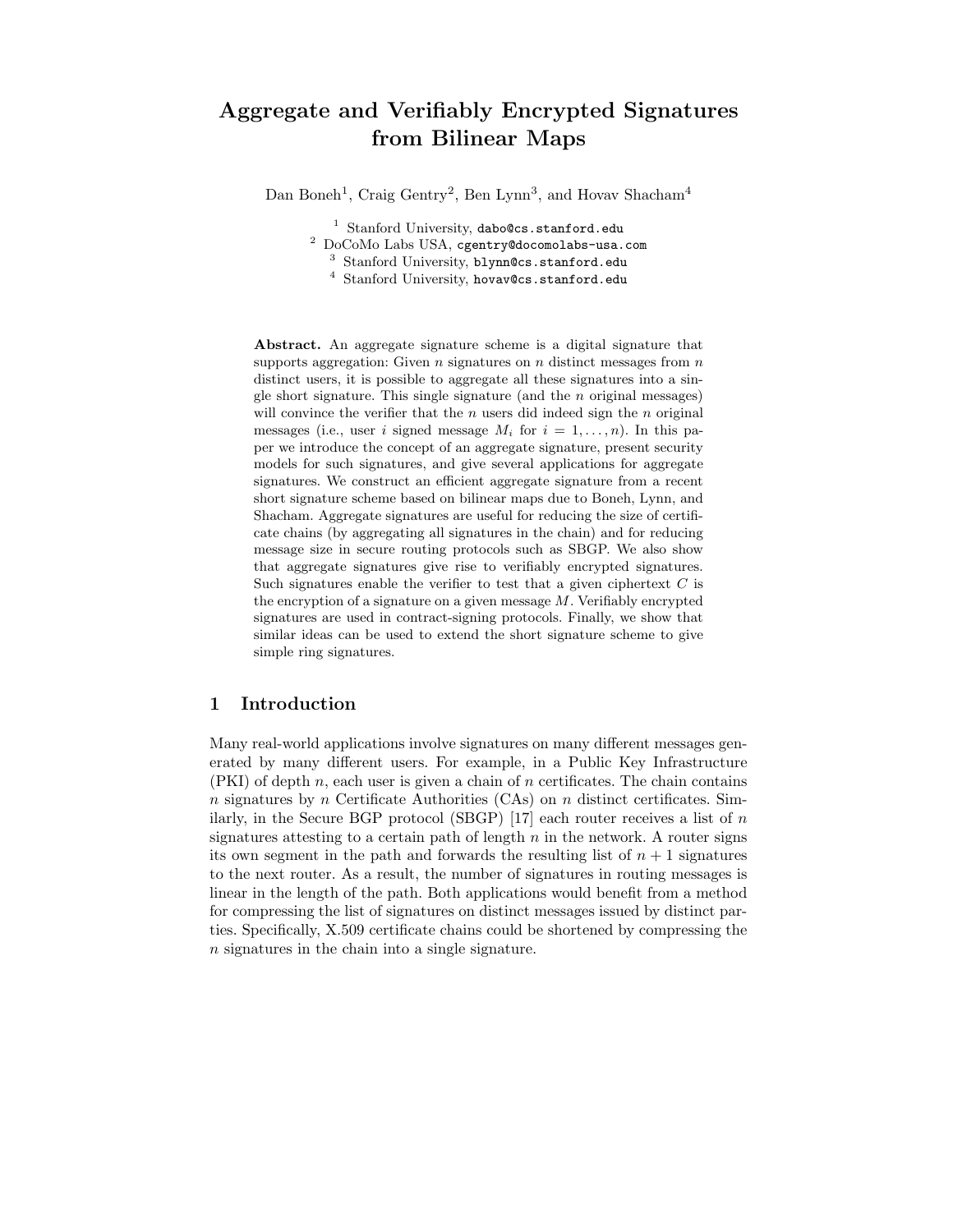An aggregate signature scheme enables us to achieve precisely this type of compression. Suppose each of *n* users has a public-private key pair  $(PK_i, SK_i)$ . User  $u_i$  signs message  $M_i$  to obtain a signature  $\sigma_i$ . Then there is a public aggregation algorithm that takes as input all of  $\sigma_1, \ldots, \sigma_n$  and outputs a short compressed signature  $\sigma$ . Anyone can aggregate the *n* signatures. Moreover, the aggregation can be performed incrementally. That is, signatures  $\sigma_1, \sigma_2$  can be aggregated into  $\sigma_{12}$  which can then be further aggregated with  $\sigma_3$  to obtain  $\sigma_{123}$ . When aggregating signatures in a certificate chain, each CA can incrementally aggregate its own signature into the chain. There is also an aggregate verification algorithm that takes  $PK_1, \ldots, PK_n, M_1, \ldots, M_n$ , and  $\sigma$  and decides whether the aggregate signature is valid. Intuitively, the security requirement is that the aggregate signature  $\sigma$  is declared valid only if the aggregator who created  $\sigma$  was given all of  $\sigma_1, \ldots, \sigma_n$ . Precise security definitions are given in Sect. 3.2. Thus, an aggregate signature provides non-repudiation at once on many different messages by many users.

We construct an aggregate signature scheme based on a recent short signature due to Boneh, Lynn, and Shacham (BLS) [7]. This signature scheme works in any group where the Decision Diffie-Hellman problem (DDH) is easy, but the Computational Diffie-Hellman problem (CDH) is hard. We refer to such groups as gap groups [7, 25]. Recently there have been a number of constructions using such gap groups  $[7, 18, 8, 4]$ . Surprisingly, gap groups are insufficient for constructing efficient aggregate signatures. Instead, our construction uses a pair of groups  $G_1, G_T$  and a bilinear map  $e : G_1 \times G_1 \to G_T$  where CDH is hard in  $G_1$ . Joux and Nguyen [16] showed that the map  $e$  can be used to solve DDH in  $G_1$ , and so  $G_1$  is a gap group. It is the extra structure provided by the bilinear map that enables us to construct an efficient aggregate signature scheme. We do not know how to build efficient aggregate signatures from general gap groups. Thus, our construction is an example where the bilinear map provides extra functionality beyond a simple algorithm for solving DDH. Bilinear maps were previously used for three-way Diffie-Hellman [16], Identity-Based Encryption (IBE) [5], and Hierarchical IBE [15, 13].

Aggregate signatures are related to multisignatures [19, 24, 23, 4]. In multisignatures, a set of users all sign the same message and the result is a single signature. Recently, Micali et al. [19] defined a security model for multisignatures and gave some constructions and applications. Multisignatures are insufficient for the applications we have in mind, such as certificate chains and SBGP. For these applications we must be able to aggregate signatures on distinct messages. We note that recently Boldyreva [4] showed that general gap groups are sufficient for constructing multisignatures from BLS signatures. As noted above, to obtain aggregate signatures, one needs the extra structure provided by bilinear maps.

Our application of aggregate signatures to compressing certificate chains is related to an open problem posed by Micali and Rivest [20]: Given a certificate chain and some special additional signatures, can intermediate links in the chain be cut out? Aggregate signatures allow the compression of certificate chains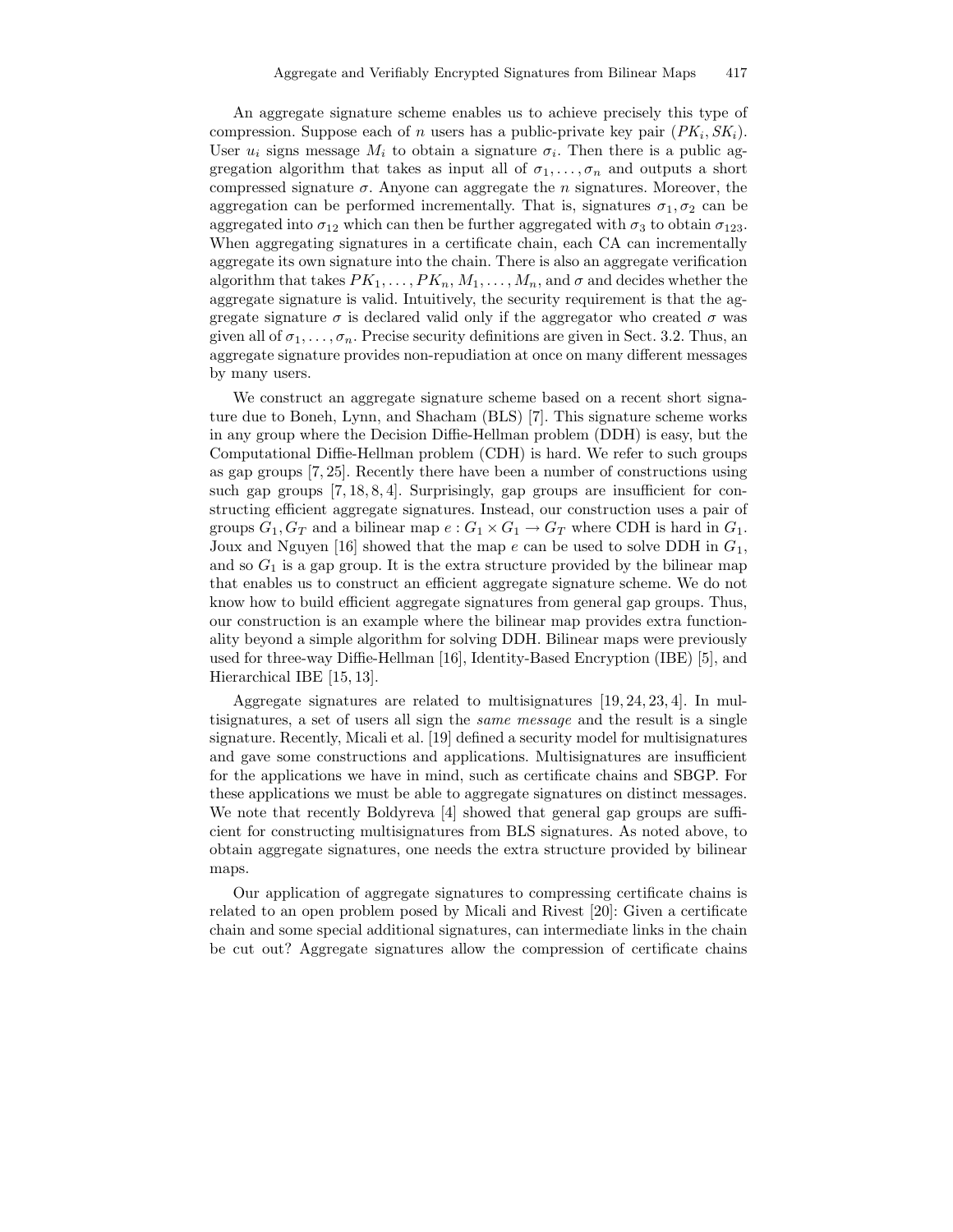without any additional signatures, but a verifier must still be aware of all intermediate links in the chain. We note that batch RSA [9] also provides some signature compression, but only for signatures produced by a single signer.

As a further application for aggregate signatures we show in Sect. 4 that certain aggregate signature schemes give rise to simple verifiably encrypted signatures. These signatures enable user Alice to give Bob a signature on a message M encrypted using a third party's public key and Bob to verify that the encrypted signature is valid. Verifiably encrypted signatures are used in optimistic contract signing protocols [1, 2] to enable fair exchange. Previous constructions [1, 26] require zero knowledge proofs to verify an encrypted signature. The verifiably encrypted signatures in Section 4 are short and can be validated efficiently. We note that the resulting contract signing protocol is not abuse-free in the sense of [10].

As a third application of these ideas we construct in Sect. 5 a simple ring signature [27] using bilinear maps. As above, the construction using a bilinear map is simpler and more efficient than constructions that only make use of gap groups.

## 2 Signature Schemes Based on Co-Gap Diffie-Hellman

We first review a few concepts related to bilinear maps and Gap Diffie-Hellman signatures [7]. Throughout the paper we use the following notation:

- 1.  $G_1$  and  $G_2$  are two (multiplicative) cyclic groups of prime order p;
- 2.  $g_1$  is a generator of  $G_1$  and  $g_2$  is a generator of  $G_2$ ;
- 3.  $\psi$  is a computable isomorphism from  $G_1$  to  $G_2$ , with  $\psi(g_1) = g_2$ ; and
- 4. e is a computable bilinear map  $e: G_1 \times G_2 \to G_T$  as described below.

The isomorphism  $\psi$  is mostly needed for the proofs of security. To keep the discussion general, we simply assume that  $\psi$  exists and is efficiently computable. When  $G_1, G_2$  are subgroups of the group of points of an elliptic curve  $E/\mathbb{F}_q$ , the trace map on the curve can be used as this isomorphism (we assume  $G_1 \subseteq E(\mathbb{F}_{q^r})$ and  $G_2 \subseteq E(\mathbb{F}_q)$ .

Throughout the paper, we consider bilinear maps  $e: G_1 \times G_2 \to G_T$  where all groups  $G_1, G_2, G_T$  are multiplicative and of prime order p. One could set  $G_1 = G_2$ . However, we allow for the more general case where  $G_1 \neq G_2$  so that our constructions can make use of certain families of non-supersingular elliptic curves defined by Miyaji et al. [21]. These curves give rise to very short signatures [7]. This will lead in turn to short aggregate signatures, ring signatures, etc. To handle the case  $G_1 \neq G_2$  we define the co-CDH and co-DDH problems [7]. When  $G_1 = G_2$ , these problems reduce to the standard CDH and DDH problems. Hence, for the remainder of the paper, although we handle arbitrary  $G_1, G_2$ , for simplicity, the reader may assume  $G_1 = G_2, g_1 = g_2$ , and  $\psi$  is the identity map. With this setup we obtain natural generalizations of the CDH and DDH problems: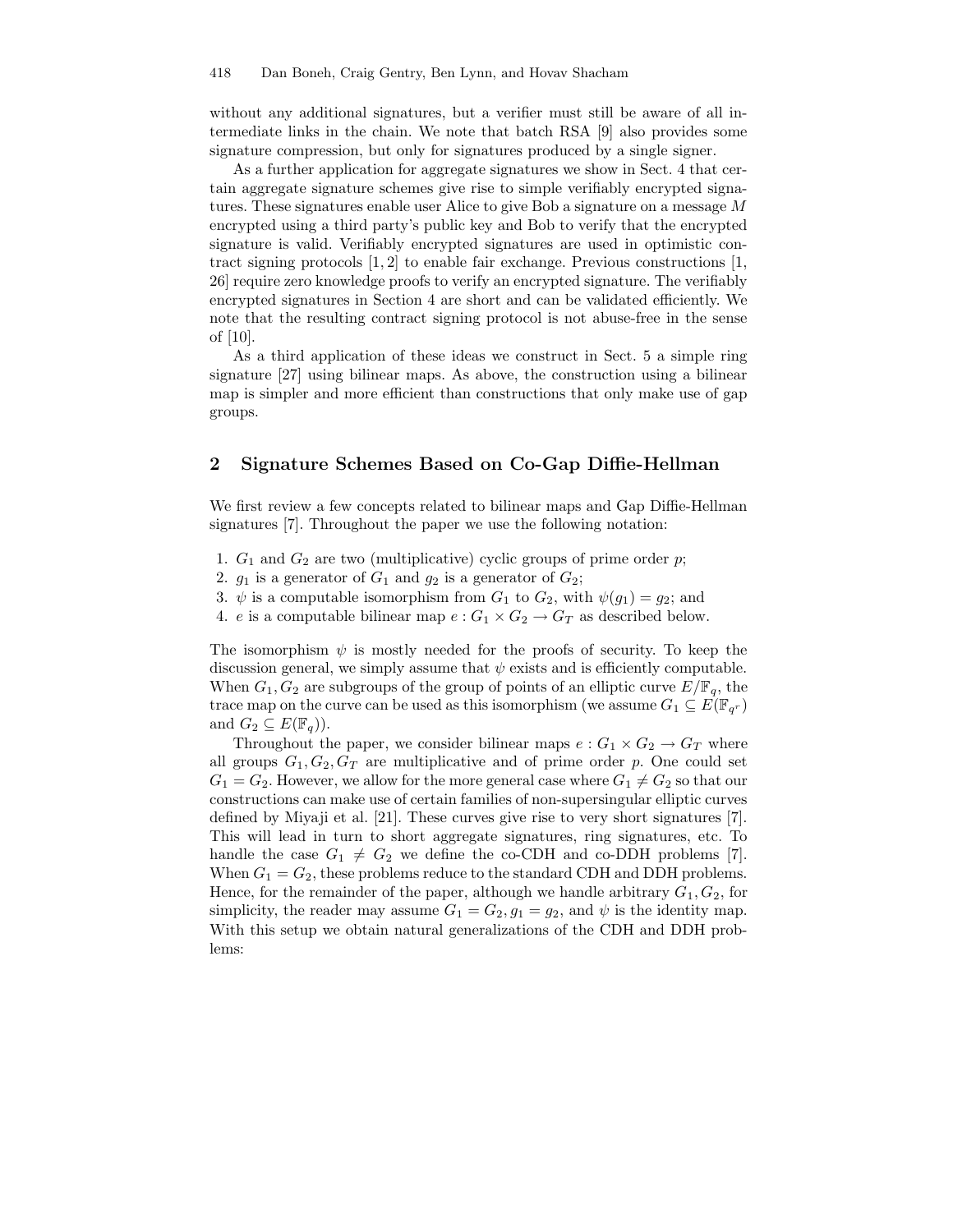- **Computational Co-Diffie-Hellman.** Given  $g_1, g_1^a \in G_1$  and  $h \in G_2$  compute  $h^a \in G_2$ .
- **Decision Co-Diffie-Hellman.** Given  $g_1, g_1^a \in G_1$  and  $h, h^b \in G_2$  output yes if  $a = b$  and no otherwise. When  $a = b$  we say that  $(g_1, g_1^a, h, h^a)$  is a co-Diffie-Hellman tuple.

When  $G_1 = G_2$  and  $g_1 = g_2$ , these problems reduce to the standard CDH and DDH. Next we define co-GDH gap groups to be group pairs  $G_1$  and  $G_2$  on which co-DDH is easy but co-CDH is hard.

**Definition 1.** The groups  $G_1$  and  $G_2$  are, together, decision groups for co-Diffie-Hellman if the group action on  $G_1$ , the group action on  $G_2$ , and the map  $\psi$ from  $G_1$  to  $G_2$  can be computed in one time unit, and Decision co-Diffie-Hellman on  $G_1$  and  $G_2$  can be solved in one time unit.

Definition 2. The advantage of an algorithm A in solving the Computational co-Diffie-Hellman problem in groups  $G_1$  and  $G_2$  is

$$
\mathsf{Adv}\ \mathsf{co}\text{-}\mathsf{CDH}_{\mathcal{A}} \stackrel{\mathrm{def}}{=} \Pr\left[\mathcal{A}(g_1, g_1^a, h) = h^a : a \stackrel{\mathrm{R}}{\leftarrow} \mathbb{Z}_p, h \stackrel{\mathrm{R}}{\leftarrow} G_2\right] \ .
$$

The probability is taken over the choice of a, h and  $\mathcal{A}$ 's coin tosses. An algorithm A  $(t, \epsilon)$ -breaks Computational co-Diffie-Hellman on  $G_1$  and  $G_2$  if A runs in time at most t, and Adv co-CDH<sub>A</sub> is at least  $\epsilon$ . Groups  $G_1$  and  $G_2$  are, together,  $(t, \epsilon)$ -co-GDH groups if they are decision groups for co-Diffie-Hellman and no algorithm  $(t, \epsilon)$ -breaks Computational co-Diffie-Hellman on them.

#### 2.1 Bilinear Maps

Let  $G_1$  and  $G_2$  be two groups as above, with an additional group  $G_T$  such that  $|G_1| = |G_2| = |G_T|$ . A bilinear map is a map  $e : G_1 \times G_2 \to G_T$  with the following properties:

- 1. Bilinear: for all  $u \in G_1$ ,  $v \in G_2$  and  $a, b \in \mathbb{Z}$ ,  $e(u^a, v^b) = e(u, v)^{ab}$ .
- 2. Non-degenerate:  $e(g_1, g_2) \neq 1$ .

These properties imply two more: for any  $u \in G_1, v_1, v_2 \in G_2$ ,  $e(u, v_1v_2)$  $e(u, v_1) \cdot e(u, v_2)$ ; for any  $u, v \in G_1$ ,  $e(u, \psi(v)) = e(v, \psi(u))$ .

**Definition 3.** Two groups  $G_1$  and  $G_2$  are, together, bilinear groups if the group action on either can be computed in one time unit, the map  $\psi$  from  $G_1$  to  $G_2$ can be computed in one time unit, a bilinear map  $e: G_1 \times G_2 \rightarrow G_T$  exists, and e is computable in one time unit.

**Definition 4.** Two groups  $G_1$  and  $G_2$  are, together,  $(t, \epsilon)$ -bilinear groups for co-Diffie-Hellman if they are bilinear groups and no algorithm  $(t, \epsilon)$ -breaks Computational co-Diffie-Hellman on them.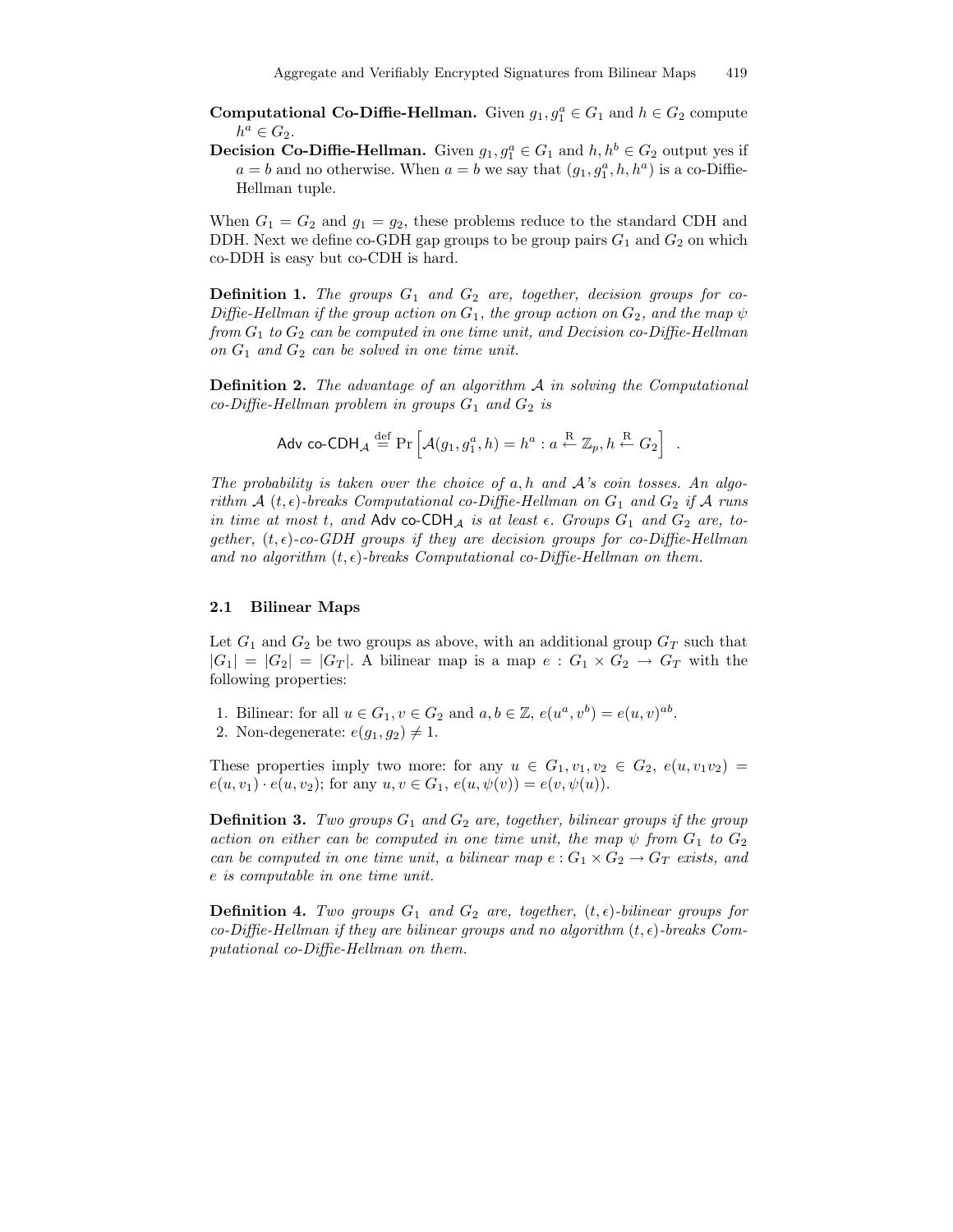Joux and Nguyen [16] showed that an efficiently-computable bilinear map e provides an algorithm for solving the decision co-Diffie-Hellman problem. For a tuple  $(g_1, g_1^a, h, h^b)$  we have

$$
a = b \bmod p \iff e(g_1, h^b) = e(g_1^a, h).
$$

Consequently, if two groups  $G_1$  and  $G_2$  are together,  $(t, \epsilon)$ -bilinear groups for co-Diffie-Hellman, then they are also  $(t/2, \epsilon)$ -co-GDH groups. The converse is probably not true.

#### 2.2 The Co-GDH Signature Scheme

We review the signature scheme of [7], which can be based on any gap group. It comprises three algorithms, KeyGen, Sign, and Verify, and uses a full-domain hash function  $h: \{0,1\}^* \to G_2$ , viewed as a random oracle [3].

**Key Generation.** Pick random  $x \stackrel{\text{R}}{\leftarrow} \mathbb{Z}_p$ , and compute  $v \leftarrow g_1^x$ . The public key is  $v \in G_1$ . The secret key is  $x \in \mathbb{Z}_p$ .

**Signing.** Given a secret key x and a message  $M \in \{0,1\}^*$ , compute  $h \leftarrow h(M)$ , where  $h \in G_2$ , and  $\sigma \leftarrow h^x$ . The signature is  $\sigma \in G_2$ .

**Verification.** Given a public key v, a message M, and a signature  $\sigma$ , compute  $h \leftarrow h(M)$  and verify that  $(q_1, v, h, \sigma)$  is a valid co-Diffie-Hellman tuple.

A co-GDH signature is a single element of  $G_2$ . On certain elliptic curves these signatures are very short: they are half the size of DSA signatures with similar security. Theorem 1 of [7] proves the existential unforgeability of the scheme under a chosen message attack [14] in the random oracle model assuming  $G_1$  and  $G_2$  are co-gap groups for Diffie-Hellman.

# 3 Aggregate Signatures

We define aggregate signatures and describe an aggregate signature scheme based on co-GDH signatures. Unlike the co-GDH scheme, aggregate signatures require the existence of a bilinear map. We define security models and provide proofs of security for aggregate signatures.

Consider a set  $\mathbb U$  of users. Each user  $u \in \mathbb U$  has a signing keypair  $(PK_u, SK_u)$ . We wish to aggregate the signatures of some subset  $U \subseteq U$ . Each user  $u \in U$ produces a signature  $\sigma_u$  on a message  $M_u$  of her choice. These signatures are then combined into a single aggregate  $\sigma$  by an aggregating party. The aggregating party, who can be different from and untrusted by the users in  $U$ , has access to the users' public keys, to the messages, and to the signatures on them, but not to any private keys. The result of this aggregation is an aggregate signature  $\sigma$  whose length is the same as that of any of the individual signatures. This aggregate has the property that a verifier given  $\sigma$  along with the identities of the parties involved and their respective messages is convinced that each user signed his respective message.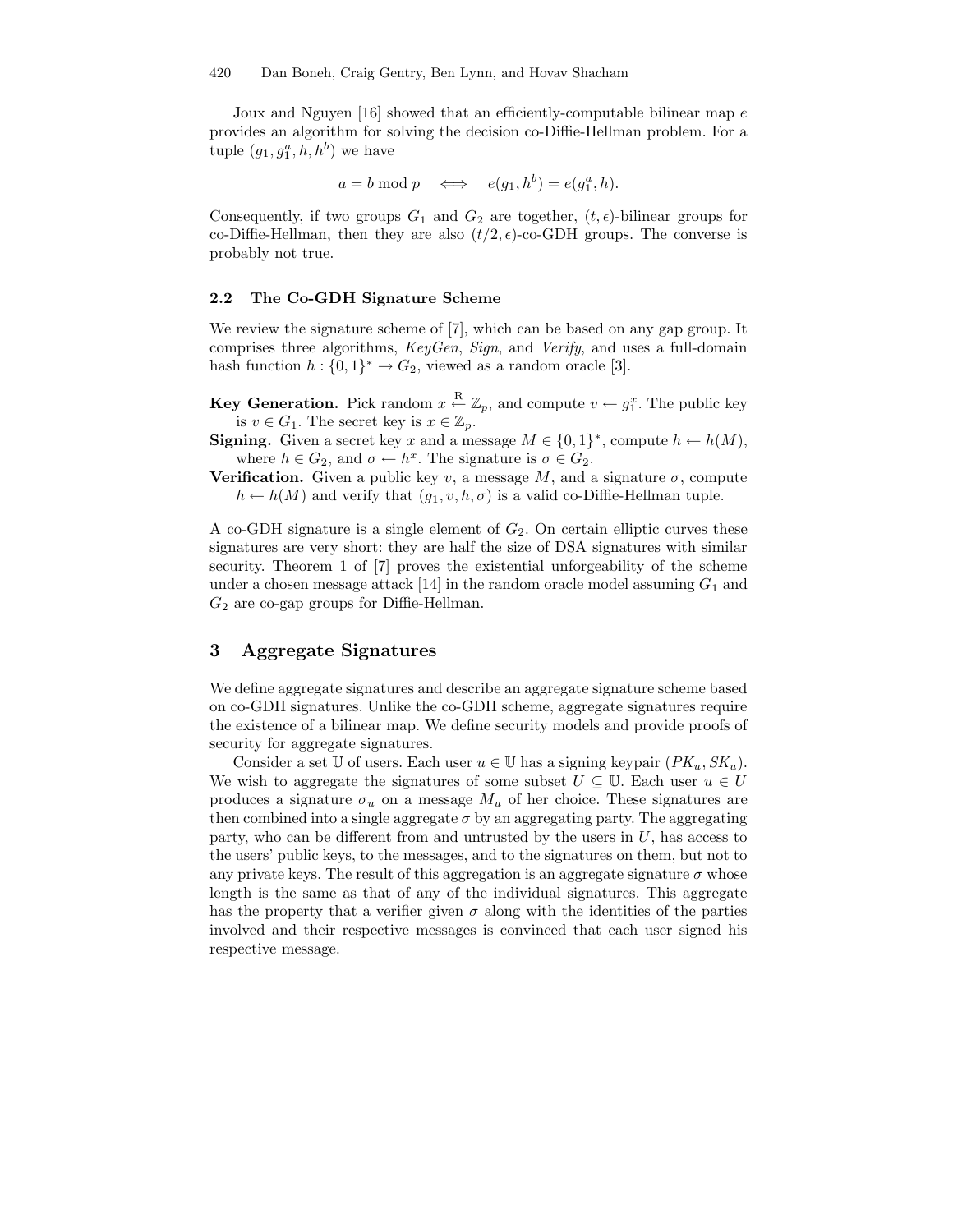#### 3.1 Bilinear Aggregate Signatures

We describe a bilinear aggregate signature scheme based on the co-GDH scheme presented above. Individual signatures in the aggregate signature scheme are created and verified precisely as are signatures in the co-GDH scheme (Sect. 2.2). Aggregate verification makes use of a bilinear map on  $G_1$  and  $G_2$ .

The aggregate signature scheme allows the creation of signatures on arbitrary distinct messages  $M_i \in \{0,1\}^*$ . An individual signature  $\sigma_i$  is an element of  $G_2$ . The base groups  $G_1$  and  $G_2$ , their respective generators  $g_1$  and  $g_2$ , the computable isomorphism  $\psi$  from  $G_1$  to  $G_2$ , and the bilinear map  $e: G_1 \times G_2 \to G_T$ , with target group  $G_T$ , are system parameters.

The scheme comprises five algorithms: KeyGen, Sign, Verify, Aggregate, and AggregateVerify. The first three are as in ordinary signature schemes; the last two provide the aggregation capability. The scheme employs a full-domain hash function  $h: \{0,1\}^* \to G_2$ , viewed as a random oracle.

- Key Generation. For a particular user, pick random  $x \stackrel{\text{R}}{\leftarrow} \mathbb{Z}_p$ , and compute  $v \leftarrow g_1^x$ . The user's public key is  $v \in G_1$ . The user's secret key is  $x \in \mathbb{Z}_p$ .
- Signing. For a particular user, given the secret key x and a message  $M \in$  $\{0,1\}^*$ , compute  $h \leftarrow h(M)$ , where  $h \in G_2$ , and  $\sigma \leftarrow h^x$ . The signature is  $\sigma \in G_2$ .
- **Verification.** Given user's public key v, a message M, and a signature  $\sigma$ , compute  $h \leftarrow h(M)$ ; accept if  $e(g_1, \sigma) = e(v, h)$  holds.
- **Aggregation.** For the aggregating subset of users  $U \subseteq U$ , assign to each user an index i, ranging from 1 to  $k = |U|$ . Each user  $u_i \in U$  provides a signature  $\sigma_i \in$  $G_2$  on a message  $M_i \in \{0,1\}^*$  of his choice. The messages  $M_i$  must all be distinct. Compute  $\sigma \leftarrow \prod_{i=1}^{k} \sigma_i$ . The aggregate signature is  $\sigma \in G_2$ .
- **Aggregate Verification.** We are given an aggregate signature  $\sigma \in G_2$  for an aggregating subset of users  $U$ , indexed as before, and are given the original messages  $M_i \in \{0,1\}^*$  and public keys  $v_i \in G_1$  for all users  $u_i \in U$ . To verify the aggregate signature  $\sigma$ ,
	- 1. ensure that the messages  $M_i$  are all distinct, and reject otherwise; and
	- 2. compute  $h_i \leftarrow h(M_i)$  for  $1 \leq i \leq k = |U|$ , and accept if  $e(g_1, \sigma)$  $\prod_{i=1}^{k} e(v_i, h_i)$  holds.

A bilinear aggregate signature, like a co-GDH signature, is a single element of  $G_2$ . Note that aggregation can be done incrementally.

The intuition behind bilinear aggregate signatures is as follows. Each user  $u_i$ has a secret key  $x_i \in \mathbb{Z}_p$  and a public key  $v_i = g_1^{x_i}$ . User  $u_i$ 's signature, if correctly formed, is  $\sigma_i = h_i^{x_i}$ , where  $h_i$  is the hash of the user's chosen message,  $M_i$ . The aggregate signature  $\sigma$  is thus  $\sigma = \prod_i \sigma_i = \prod_i h_i^{x_i}$ . Using the properties of the bilinear map, the left-hand side of the verification equation expands:

$$
e(g_1, \sigma) = e(g_1, \prod_i h_i^{x_i}) = \prod_i e(g_1, h_i)^{x_i} = \prod_i e(g_1^{x_i}, h_i) = \prod_i e(v_i, h_i) ,
$$

which is the right-hand side, as required. It remains to prove security of the scheme.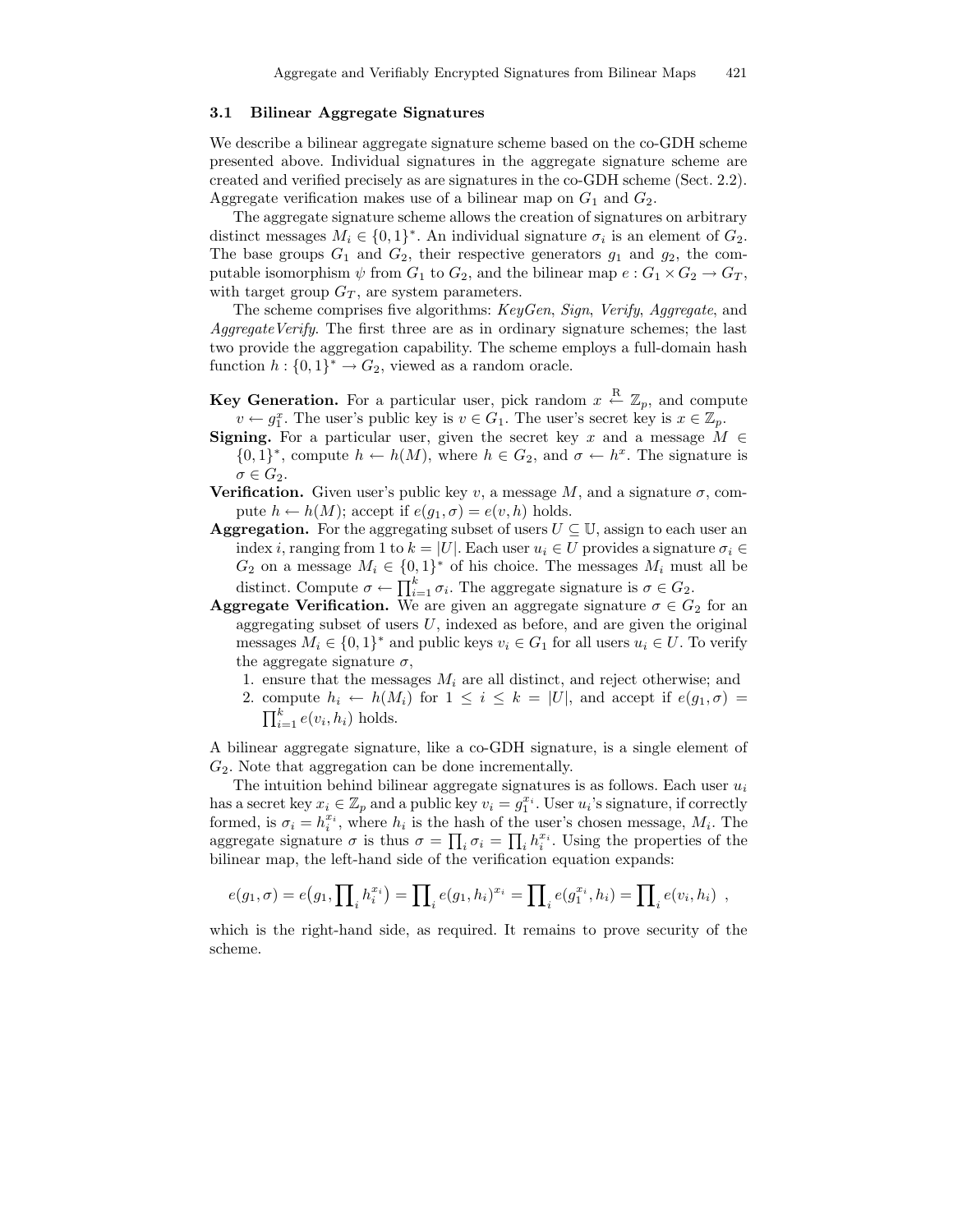#### 3.2 Aggregate Signature Security

Informally, the security of aggregate signature schemes is equivalent to the nonexistence of an adversary capable, within the confines of a certain game, of existentially forging an aggregate signature. Existential forgery here means that the adversary attempts to forge an aggregate signature, on messages of his choice, by some set of users.

We formalize this intuition as the aggregate chosen-key security model. In this model, the adversary  $A$  is given a single public key. His goal is the existential forgery of an aggregate signature. We give the adversary power to choose all public keys except the challenge public key. The adversary is also given access to a signing oracle on the challenge key. His advantage,  $\mathsf{AdvAggSig}_A$ , is defined to be his probability of success in the following game.

- **Setup.** The aggregate forger  $A$  is provided with a public key  $PK_1$ , generated at random.
- Queries. Proceeding adaptively,  $A$  requests signatures with  $PK_1$  on messages of his choice.
- **Response.** Finally, A outputs  $k 1$  additional public keys  $PK_2, \ldots, PK_k$ . Here  $k$  is at most  $N$ , a game parameter. These keys, along with the initial key  $PK_1$ , will be included in  $A$ 's forged aggregate. A also outputs messages  $M_1, \ldots, M_k$ ; and, finally, an aggregate signature  $\sigma$  by the k users, each on his corresponding message.

The forger wins if the aggregate signature  $\sigma$  is a valid aggregate on messages  $M_1, \ldots, M_k$  under keys  $PK_1, \ldots, PK_k$ , and  $\sigma$  is nontrivial, i.e., A did not request a signature on  $M_1$  under  $PK_1$ . The probability is over the coin tosses of the key-generation algorithm and of A.

**Definition 5.** An aggregate forger  $A(t, q_H, q_S, N, \epsilon)$ -breaks an N-user aggregate signature scheme in the aggregate chosen-key model if:  $A$  runs in time at most t; A makes at most  $q_H$  queries to the hash function and at most  $q_S$  queries to the signing oracle; Adv AggSig<sub>A</sub> is at least  $\epsilon$ ; and the forged aggregate signature is by at most N users. An aggregate signature scheme is  $(t, q_H, q_S, N, \epsilon)$ -secure against existential forgery in the aggregate chosen-key model if no forger  $(t, q_H, q_S, N, \epsilon)$ breaks it.

A potential attack on aggregate signatures. The adversary's ability in the chosenkey model to generate keys suggests the following attack, previously considered in the context of multisignatures [19, 4]. Alice publishes her public key  $v_A$ . Bob generates a private key  $x'_B$  and a public key  $v'_B = g_1^{x'_B}$ , but publishes as his public key  $v_B = v'_B/v_A$ , a value whose discrete log he does not know. Then  $h(M)^{x'_{B}}$  verifies as an aggregate signature on M by both Alice and Bob. Note that in this forgery Alice and Bob both sign the same message M.

One countermeasure is to require the adversary to prove knowledge of the discrete logarithms (to base  $g_1$ ) of his published public keys. For example, Boldyreva, in her multisignature scheme [4], requires, in effect, that the adversary disclose the corresponding private keys  $x_2, \ldots, x_k$ . Micali et al. [19] discuss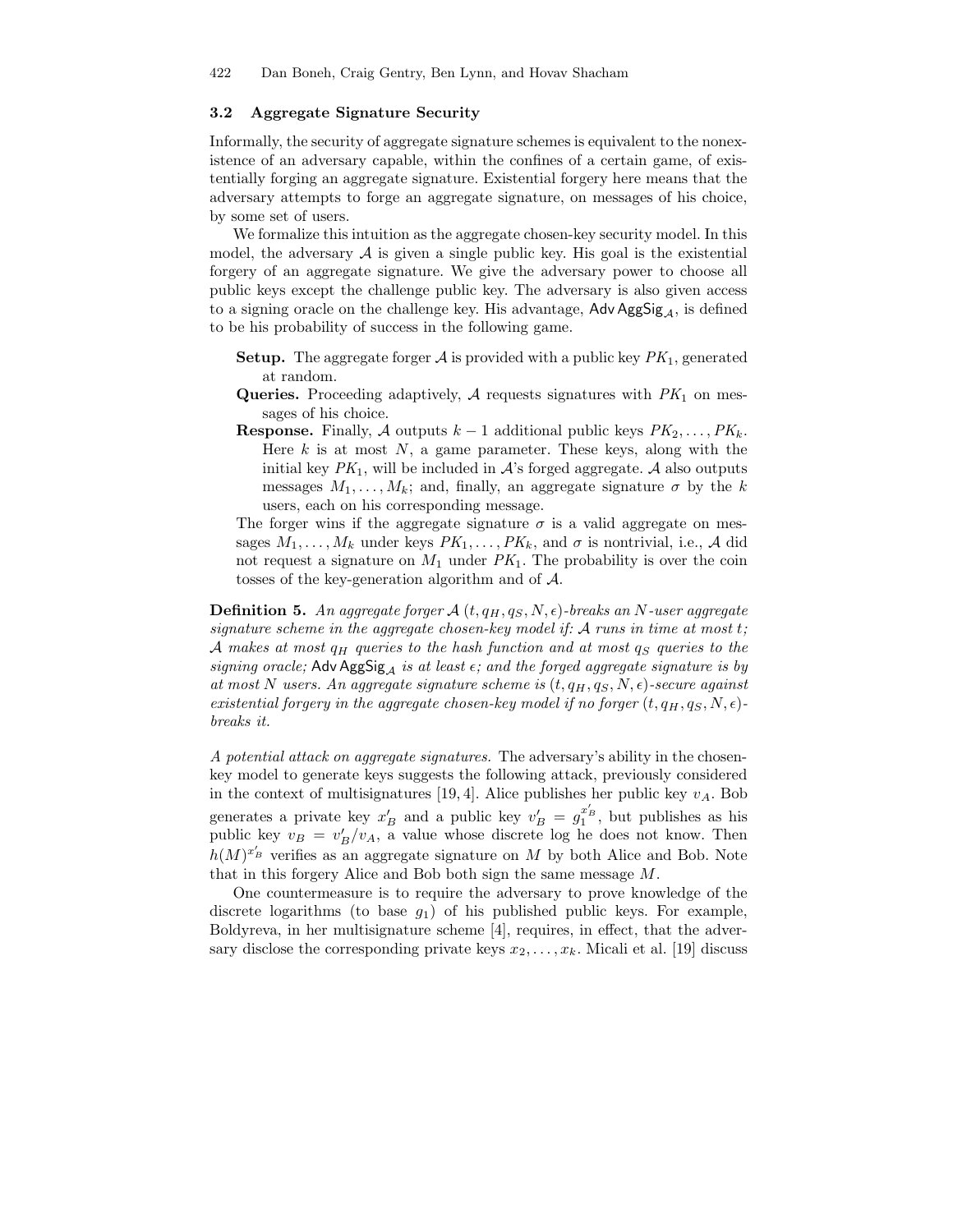a series of more sophisticated approaches based on zero-knowledge proofs, again with the effect that the adversary is constrained in his key selection. These defenses apply equally well to our aggregate signature scheme. For aggregate signatures, though, there is a simpler defense.

A simple defense for aggregate signatures. In the context of aggregate signature we can defend against the attack above by simply requiring that an aggregate signature is valid only if it is an aggregation of signatures on distinct messages. This restriction, codified in Step 1 of *AggregateVerify*, suffices to prove the security of the bilinear aggregate signature scheme in the chosen-key model. There is no need for zero-knowledge proofs or the disclosure of private keys.

The requirement that all messages in an aggregate be distinct is naturally satisfied for the applications to certificate chains and SBGP we have in mind. Even in more general environments it is easy to ensure that all messages are distinct: The signer simply prepends her public key to every message she signs prior to the application of the hash function  $h$ . The implicit prefix need not be transmitted with the signature, so signature and message length is unaffected.

The next theorem shows that this simple constraint is sufficient for proving security in the chosen-key model. The proof is given in the full version of this paper [6].

**Theorem 1.** Let  $G_1$  and  $G_2$  together be  $(t', \epsilon')$ -bilinear groups for co-Diffie-Hellman, of order p, with respective generators  $g_1$  and  $g_2$ , with an isomorphism  $\psi$ computable from  $G_1$  to  $G_2$ , and with a bilinear map  $e: G_1 \times G_2 \to G_T$ . Then the bilinear aggregate signature scheme on  $G_1$  and  $G_2$  is  $(t, q_H, q_S, N, \epsilon)$ -secure against existential forgery in the aggregate chosen-key model, where  $t \leq t'$  –  $2c_{\mathcal{C}}(\lg p)(q_H+q_S+N+2), \epsilon \geq 2e \cdot (q_S+N-1)\epsilon'$ , and  $c_{\mathcal{C}}$  is a small constant (less than 2). Here e is the base of natural logarithms.

Aggregate verification time. Let  $\sigma$  be an aggregate of the n signature  $\sigma_1, \ldots, \sigma_n$ . The time to verify the aggregate signature  $\sigma$  is linear in n. In the special case when all  $n$  signatures are issued by the same public key  $v$ , aggregate verification is faster. One need only verify that  $e(g_2, \sigma) = e(\prod_{i=1}^n h(M_i), v)$ , where  $M_1, \ldots, M_n$ are the signed messages.

# 4 Verifiably Encrypted Signatures

Next, we show an application of aggregate signatures to verifiably encrypted signatures. Verifiably encrypted signatures are used in applications such as online contract signing [1, 2]. Suppose Alice wants to show Bob that she has signed a message, but does not want Bob to possess her signature of that message. (Alice will give her signature to Bob only when a certain event has occurred, e.g., Bob has given Alice his signature on the same message.) Alice can achieve this by encrypting her signature using the public key of a trusted third party, and sending this to Bob along with a proof that she has given him a valid encryption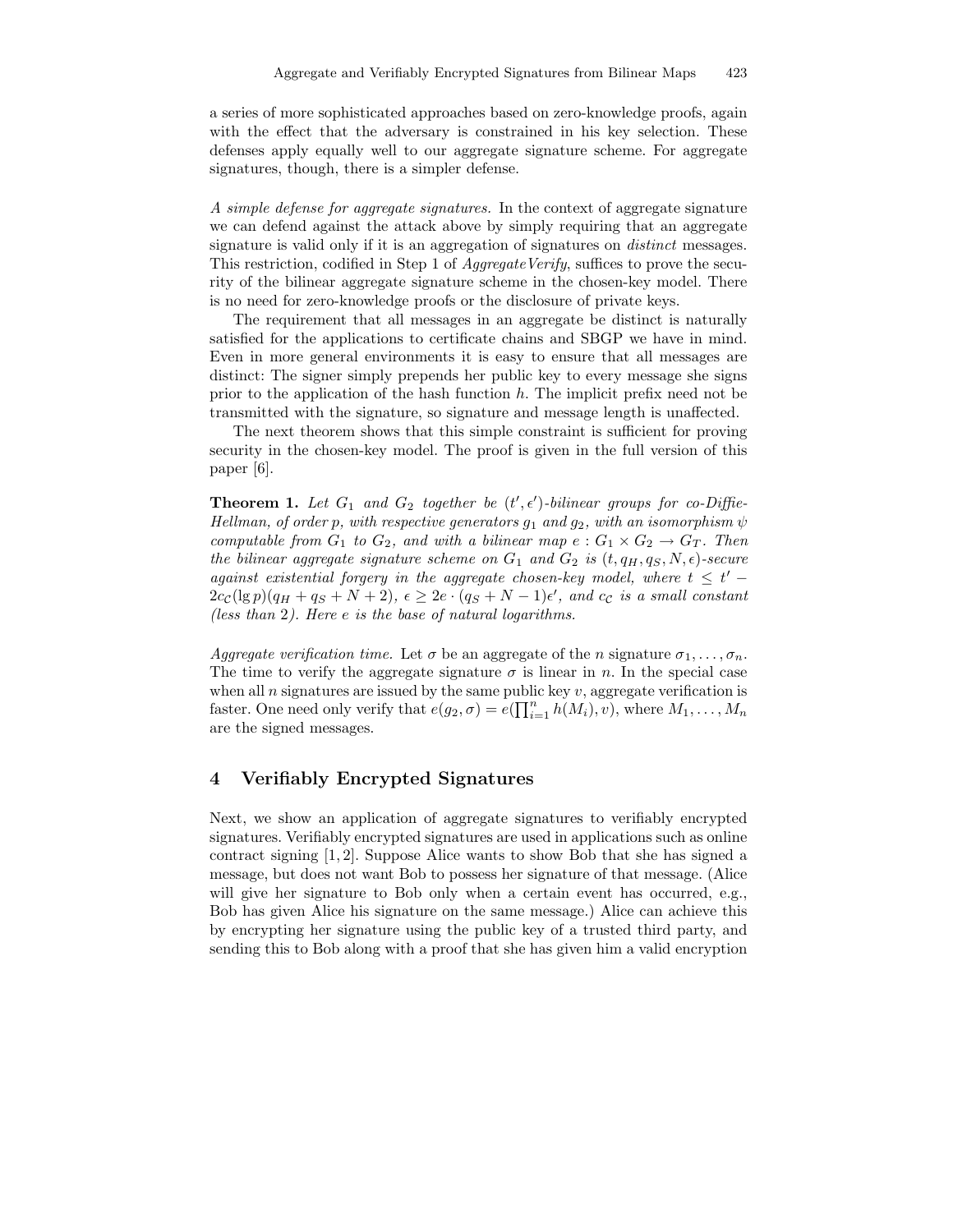of her signature. Bob can verify that Alice has signed the message, but cannot deduce any information about her signature. Later in the protocol, if Alice is unable or unwilling to reveal her signature, Bob can ask the third party to reveal Alice's signature. We note that the resulting contract signing protocol is not abuse-free in the sense of [10].

We show that a variant of the bilinear aggregate signature scheme allows the creation of very efficient verifiably encrypted signatures.

#### 4.1 Verifiably Encrypted Signature Security

A verifiably encrypted signature scheme comprises seven algorithms. Three, KeyGen, Sign, and Verify, are analogous to those in ordinary signature schemes. The others, AdjKeyGen, VESigCreate, VESigVerify, and Adjudicate, provide the verifiably encrypted signature capability. The algorithms are described below. We refer to the trusted third party as the adjudicator.

Key Generation, Signing, Verification. As in standard signature schemes. Adjudicator Key. Generate a public-private key pair  $(APK, ASK)$  for the adjudicator.

- **VESig Creation.** Given a secret key  $SK$ , a message  $M$ , and an adjudicator's public key APK, compute (probabilistically) a verifiably encrypted signature  $\omega$  on M.
- **VESig Verification.** Given a public key  $PK$ , a message  $M$ , an adjudicator's public key APK, and a verifiably encrypted signature  $\omega$ , verify that  $\omega$  is a valid verifiably encrypted signature on M under key PK.
- Adjudication. Given an adjudicator's keypair (APK, ASK), a certified public key PK, and a verifiably encrypted signature  $\omega$  on some message M, extract and output  $\sigma$ , an ordinary signature on M under PK.

Besides the ordinary notions of signature security in the signature component, we require three security properties of verifiably encrypted signatures: validity, unforgeability, and opacity. We describe these properties in the single user setting.

Validity requires that verifiably encrypted signatures verify, and that adjudicated verifiably encrypted signatures verify as ordinary signatures, i.e., that  $VESigVerify(M, VESigCreate(M))$  and  $Verify(M, Adjudicate(VESigCreate(M))$ hold for all M and for all properly-generated keypairs and adjudicator keypairs. (The keys provided to the algorithms are here omitted for brevity.)

Unforgeability requires that it be difficult to forge a valid verifiably encrypted signature. The advantage in existentially forging a verifiably encrypted signature of an algorithm  $F$ , given access to a verifiably-encrypted-signature creation oracle S and an adjudication oracle A, along with a hash oracle, is

Adv V $\mathsf{SigF}_{\mathcal{F}}\stackrel{\mathrm{def}}{=}\mathrm{Pr}$  $\sqrt{ }$   $VESigVerify(PK, APK, M, \omega) = \mathtt{valid}$ :  $(PK, SK) \stackrel{\text{R}}{\leftarrow} KeyGen,$  $(APK, ASK) \stackrel{\text{R}}{\leftarrow} AdjKeyGen,$  $(M, \omega) \stackrel{\text{R}}{\leftarrow} \mathcal{F}^{S,A}(PK, APR)$ 1 

.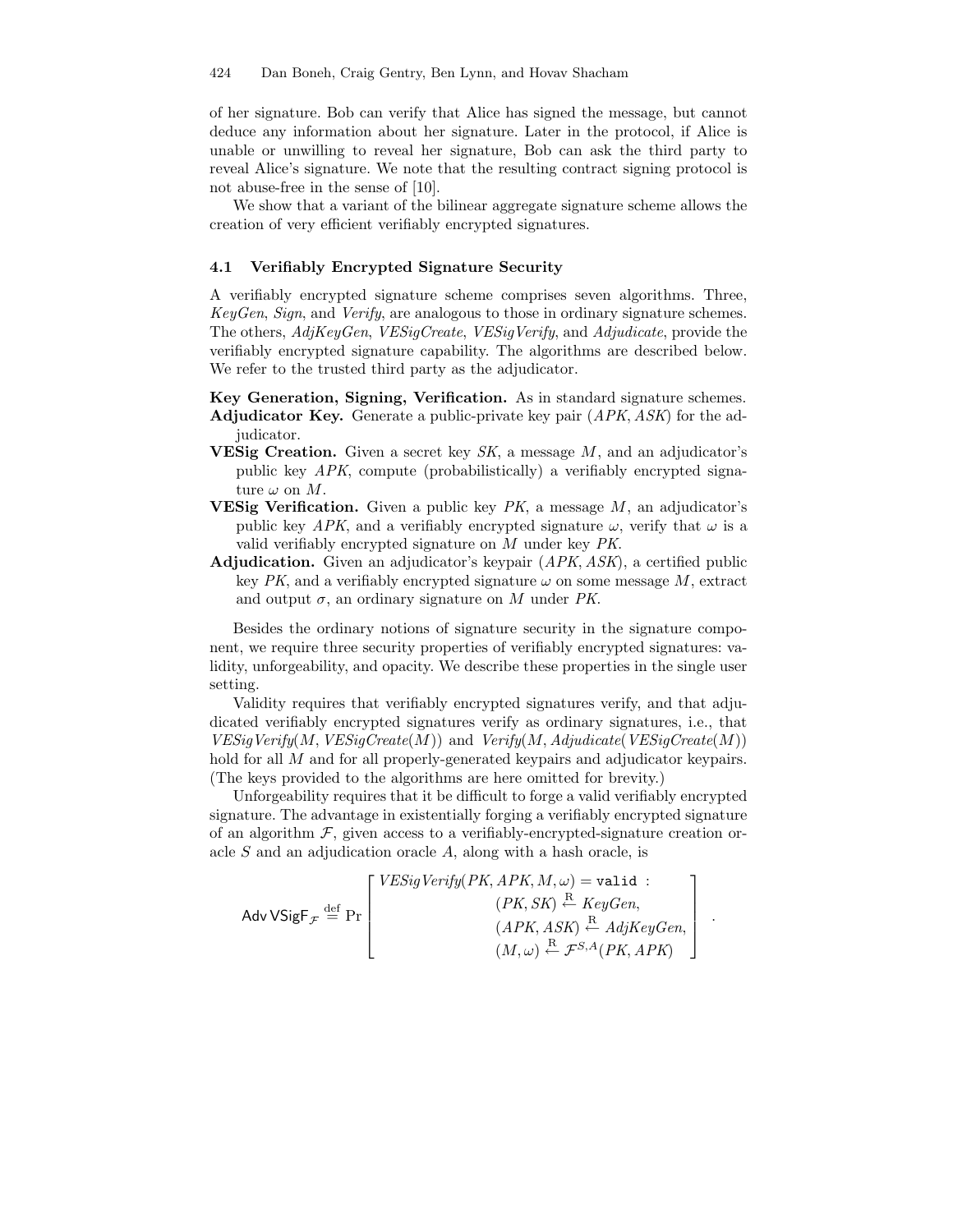The probability is taken over the coin tosses of the key-generation algorithms, of the oracles, and of the forger. The forger is additionally constrained in that its forgery on M must be nontrivial: It must not previously have queried either oracle at M. Note that an ordinary signing oracle is not provided; it can be simulated by a call to  $S$  followed by a call to  $A$ .

**Definition 6.** A verifiably encrypted signature forger  $\mathcal{F}$  (t,  $q_H, q_S, q_A, \epsilon$ )-forges a verifiably encrypted signature if: Algorithm  $\mathcal F$  runs in time at most  $t; \mathcal F$  makes at most  $q_H$  queries to the hash function, at most  $q_S$  queries to the verifiablyencrypted-signature creation oracle  $S$ , at most  $q_A$  queries to the adjudication oracle A; and Adv  $\mathsf{VSigF}_{\tau}$  is at least  $\epsilon$ . A verifiably encrypted signature scheme is  $(t, q_H, q_S, q_A, \epsilon)$ -secure against existential forgery if no forger  $(t, q_H, q_S, q_A, \epsilon)$ breaks it.

Opacity requires that it be difficult, given a verifiably encrypted signature, to extract an ordinary signature on the same message. The advantage in extracting a verifiably encrypted signature of an algorithm  $\mathcal{E}$ , given access to a verifiablyencrypted-signature creation oracle  $S$  and an adjudication oracle  $A$ , along with a hash oracle, is

$$
\mathsf{Adv}\,\mathsf{VSigE}_{\mathcal{E}} \stackrel{\text{def}}{=} \Pr\left[\begin{array}{c} \n\text{Verify}(PK, M, \sigma) = \mathtt{valid} : \\
\text{(PK, SK)} \stackrel{\text{R}}{\leftarrow} \text{KeyGen}, \\
\text{(APK, ASK)} \stackrel{\text{R}}{\leftarrow} \text{AdjKeyGen}, \\
\text{(M, \sigma)} \stackrel{\text{R}}{\leftarrow} \mathcal{E}^{S,A}(\text{PK}, \text{APK}) \n\end{array}\right]\right]
$$

.

The probability is taken over the coin tosses of the key-generation algorithms, of the oracles, and of the forger. The extraction must be nontrivial: the adversary must not have queried the adjudication oracle  $A$  at  $M$ . (It is allowed, however, to query  $S$  at  $M$ .) Verifiably encrypted signature extraction is thus no more difficult than forgery in the underlying signature scheme.

**Definition 7.** An algorithm  $\mathcal{E}(t, q_H, q_S, q_A, \epsilon)$ -extracts a verifiably encrypted signature if  $\mathcal E$  runs in time at most t, makes at most  $q_H$  queries to the hash function, at most  $q_S$  queries to the verifiably-encrypted-signature creation oracle S, at most  $q_A$  queries to the adjudication oracle, and Adv  $\mathsf{VSigE}_\mathcal{E}$  is at least  $\epsilon$ . A verifiably encrypted signature scheme is  $(t, q_H, q_S, q_A, \epsilon)$ -secure against extraction if no algorithm  $(t, q_H, q_S, q_A, \epsilon)$ -extracts it.

#### 4.2 Aggregate Extraction

Our verifiably encrypted signature scheme depends on the assumption that given an aggregate signature of  $k$  signatures it is difficult to extract the individual signatures.

Consider the bilinear aggregate signature scheme on  $G_1$  and  $G_2$ . We posit that it is difficult to recover the individual signatures  $\sigma_i$  given their aggregate  $\sigma$ , the public keys, and the message hashes. In fact, we posit that it is difficult to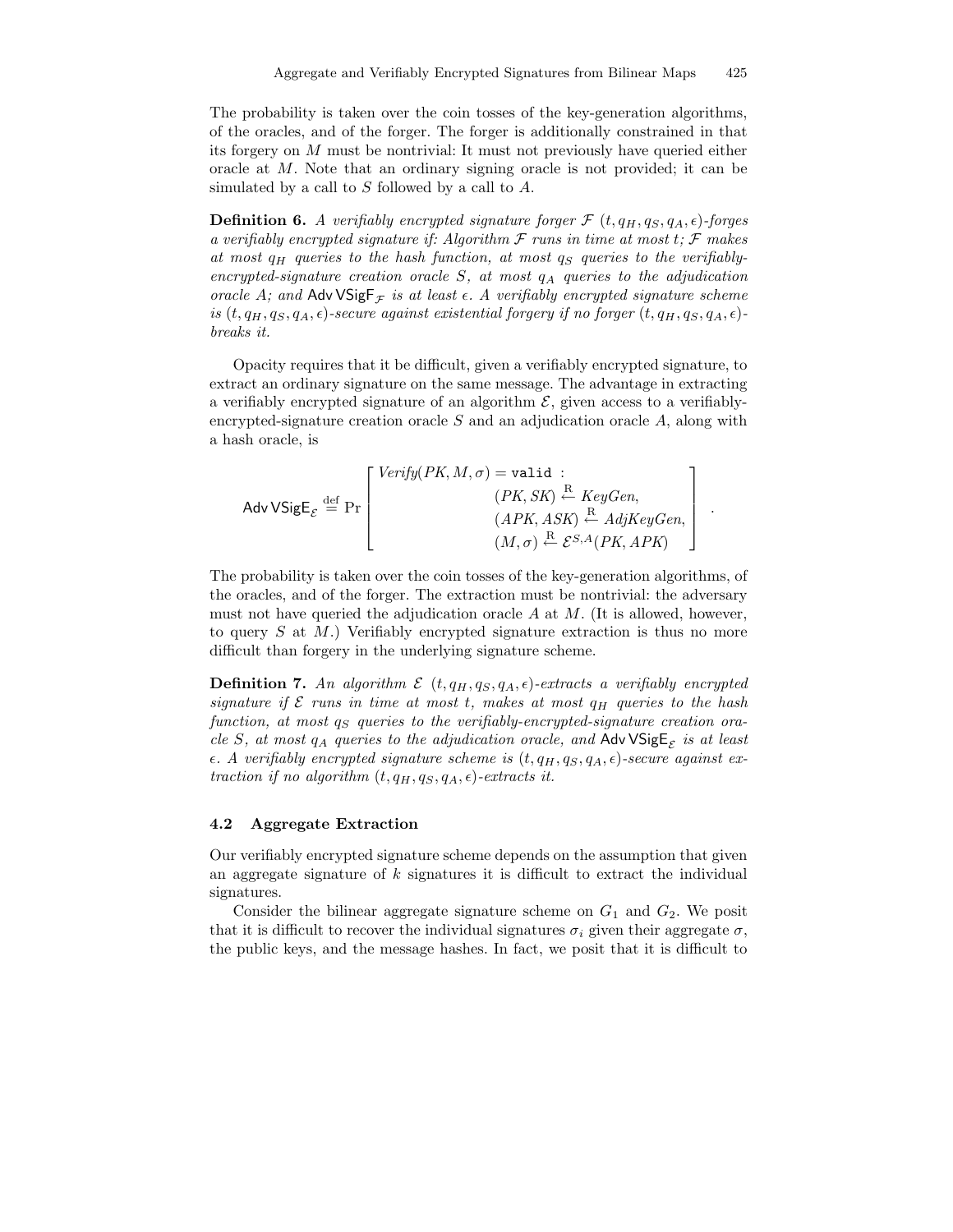recover an aggregate  $\sigma'$  of any proper subset of the signatures. This we term the k-element aggregate extraction problem.

We formalize this assumption as follows. Let  $G_1$  and  $G_2$  be, together, bilinear groups for co-Diffie-Hellman of order  $p$ , with respective generators  $g_1$  and  $g_2$ , a computable isomorphism  $\psi : G_1 \to G_2$  such that  $g_2 = \psi(g_1)$ , and a computable bilinear map  $e: G_1 \times G_2 \to G_T$ .

Consider a k-user aggregate in this setting. Each user has a private key  $x_i \in$  $\mathbb{Z}_p$  and a public key  $v_i = g_1^{x_i} \in G_1$ . Each user selects a distinct message  $M_i \in$  $\{0,1\}^*$  whose hash is  $h_i \in G_2$  and creates a signature  $\sigma_i = h_i^{x_i} \in G_2$ . Finally, the signatures are aggregated, yielding  $\sigma = \prod_i \sigma_i \in G_2$ .

Let I be the set  $\{1, \ldots, k\}$ . Each public key  $v_i$  can be expressed as  $g_1^{x_i}$ , each hash  $h_i$  as  $g_2^{y_i}$ , each signature  $\sigma_i$  as  $g_2^{x_iy_i}$ , and the aggregate signature  $\sigma$ as  $g_2^z$ , where  $z = \sum_{i \in I} x_i y_i$ . The advantage of an algorithm  $\mathcal E$  in extracting a subaggregate from a  $\vec{k}$ -element aggregate is

$$
\mathsf{Adv}\,k\text{-}\mathsf{Extr}_{\mathcal{E}}\stackrel{\text{def}}{=} \Pr\left[\begin{array}{c} (I' \subsetneq I) \land (\sigma' = g_2^{(\sum_{i \in I'} x_i y_i)}) : \\ x_1, \dots, x_k, y_1, \dots, y_k \stackrel{\text{R}}{\leftarrow} \mathbb{Z}_p, \sigma \leftarrow g_2^{(\sum_{i \in I} x_i y_i)}, \\ (\sigma', I') \stackrel{\text{R}}{\leftarrow} \mathcal{E}(g_1^{x_1}, \dots, g_1^{x_k}, g_2^{y_1}, \dots, g_2^{y_k}, \sigma) \end{array}\right) \right].
$$

The probability is taken over the choices of all  $x_i$  and  $y_i$ , and the coin tosses of E.

**Definition 8.** An algorithm  $\mathcal{E}(t, k, \epsilon)$ -extracts a subaggregate from an k-element bilinear aggregate signature if  $\mathcal E$  runs in time at most t and Adv k-Extr<sub> $\mathcal E$ </sub> is at least  $\epsilon$ . An instantiation of the bilinear aggregate signature scheme is  $(t, k, \epsilon)$ -secure against aggregate extraction if no algorithm  $(t, k, \epsilon)$ -extracts it.

We will be particularly concerned with the case  $k = 2$ . In this case, the aggregate extraction problem reduces to this one: given  $g_1^a$ ,  $g_1^b$ ,  $g_2^u$ ,  $g_2^v$ , and  $g_2^{au+bv}$ , calculate  $g_2^{au}$ . (If the extractor outputs  $g_2^{bv}$  instead, we may recover  $g_2^{au}$  as  $g_2^{au + bv}/g_2^{bv}$ .)

#### 4.3 Verifiably Encrypted Signatures via Aggregation

We motivate our construction for verifiably encrypted signatures by considering aggregate signatures as a launching point. An aggregate signature scheme can give rise to a verifiably encrypted signature scheme if it is difficult to extract individual signatures from an aggregate, but easy to forge existentially under the adjudicator's key. Consider the following:

- 1. Alice wishes to create a verifiably encrypted signature, which Bob will verify; Carol is the adjudicator. Alice and Carol's keys are both generated under the underlying signature scheme's key-generation algorithm.
- 2. Alice creates a signature  $\sigma$  on M under her public key. She forges a signature  $\sigma'$  on some random message  $M'$  under Carol's public key. She then combines  $\sigma$  and  $\sigma'$ , obtaining an aggregate  $\omega$ . The verifiably encrypted signature is the pair  $(\omega, M')$ .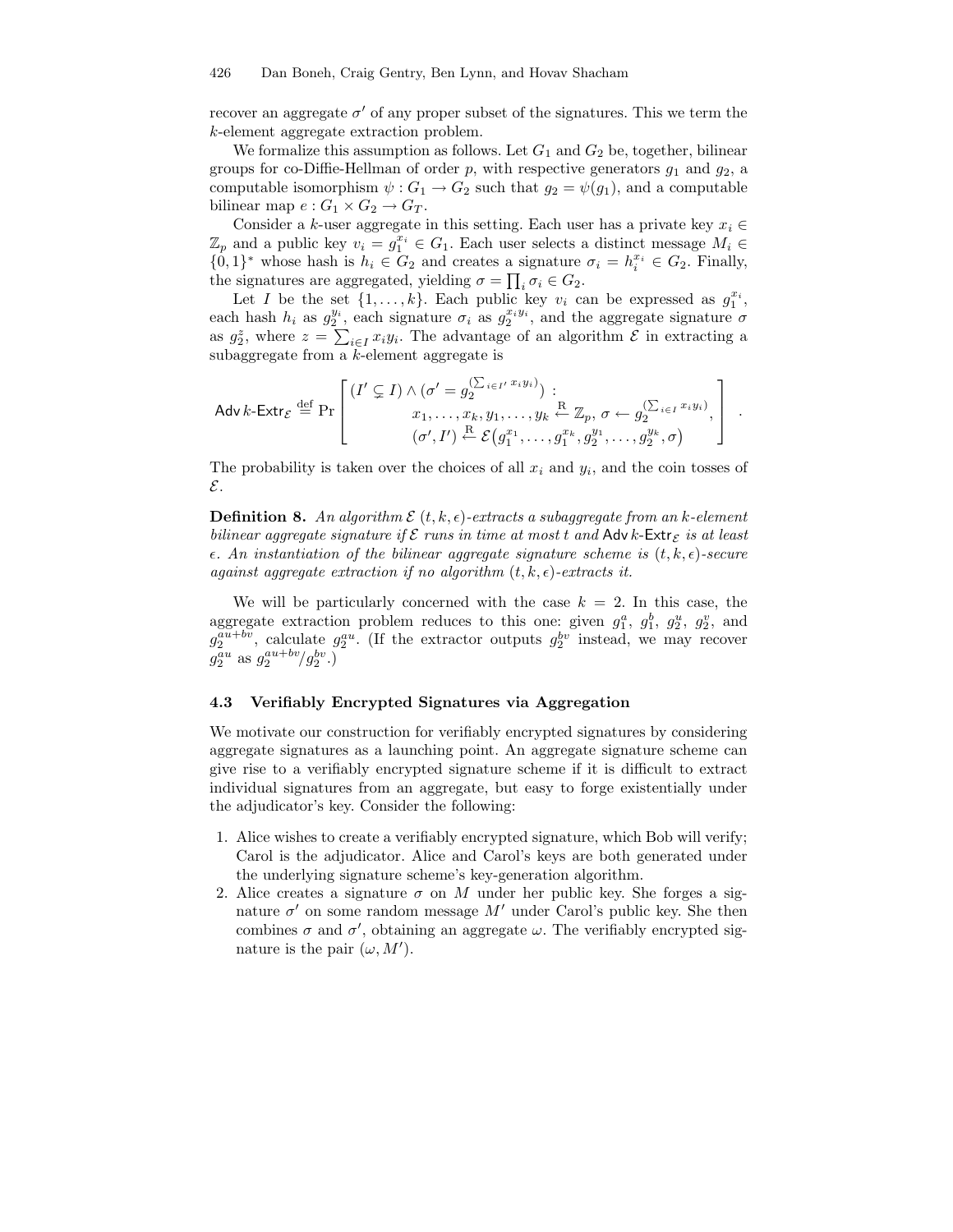- 3. Bob validates Alice's verifiably encrypted signature  $(\omega, M')$  on M by checking that  $\omega$  is a valid aggregate signature by Alice on M and by Carol on  $M'$ .
- 4. Carol adjudicates, given a verifiably encrypted signature  $(\omega, M')$  on M by Alice, by computing a signature  $\sigma'$  on M' under her key, and removing  $\sigma'$ from the aggregate; what remains is Alice's ordinary signature  $\sigma$ .

In the bilinear aggregate signature scheme, it is difficult to extract individual signatures, under the aggregate extraction assumption. Moreover, existential forgery is easy when the random oracle hash function is set aside: Given a public key  $v \in G_1$  and  $r \in \mathbb{Z}_p$ ,  $\psi(v)^r$  is a valid signature on a message whose hash is  $\psi(g_1)^r = g_2^r$ . Below, we formalize and prove the security of the verifiably encrypted signature scheme created in this way.

#### 4.4 The Bilinear Verifiably-Encrypted Signature Scheme

The bilinear verifiably encrypted signature scheme is built on the bilinear aggregate signature scheme of the previous section. It shares the key-generation algorithm with the underlying aggregate scheme. Moreover, the adjudicator's public and private information is simply an aggregate-signature keypair. The scheme comprises the seven algorithms described below:

- Key Generation. KeyGen and AdjKeyGen are the same as KeyGen in the co-GDH scheme.
- Signing, Verification. Sign and Verify are the same as in the co-GDH scheme.
- **VESig Creation.** Given a secret key  $x \in \mathbb{Z}_p$  a message  $M \in \{0,1\}^*$ , and an adjudicator's public key  $v' \in G_1$ , compute  $h \leftarrow h(M)$ , where  $h \in G_2$ , and  $\sigma \leftarrow h^x$ . Select r at random from  $\mathbb{Z}_p$  and set  $\mu \leftarrow \psi(g_1)^r$  and  $\sigma' \leftarrow \psi(v')^r$ . Aggregate  $\sigma$  and  $\sigma'$  as  $\omega \leftarrow \sigma \sigma' \in \tilde{G_2}$ . The verifiably encrypted signature is the pair  $(\omega, \mu)$ . (This can also be viewed as ElGamal encryption of  $\sigma$  under the adjudicator's key.)
- **VESig Verification.** Given a public key  $v$ , a message  $M$ , an adjudicator's public key v', and a verifiably encrypted signature  $(\omega, \mu)$ , set  $h \leftarrow h(M)$ ; accept if  $e(g_1, \omega) = e(v, h) \cdot e(v', \mu)$  holds.
- Adjudication. Given an adjudicator's public key  $v'$  and corresponding private key  $x' \in \mathbb{Z}_p$ , a certified public key v, and a verifiably encrypted signature  $(\omega, \mu)$  on some message M, ensure that the verifiably encrypted signature is valid; then output  $\sigma = \omega / \mu^{x'}$ .

(If the adjudicator does not first validate a purported verifiably encrypted signature, a malicious user can trick him into signing arbitrary messages under his adjudication key.)

It is easy to see that validity holds. A verifiably encrypted signature correctly validates under VESigVerify, which is simply the aggregate signature verification algorithm. Moreover, for any valid verifiably encrypted signature,  $e(g_1, \omega/\mu^{x'}) =$  $e(g_1,\omega) \cdot e(g_1,\mu)^{-x'} = e(v,h) \cdot e(v',\mu) \cdot e(v',\mu)^{-1} = e(v,h)$ , so the output of Adjudicate is a valid signature on message  $M$  under the key  $v$ .

The next two theorems prove the unforgeability and opacity of the scheme. The proofs are given in the full version of this paper [6].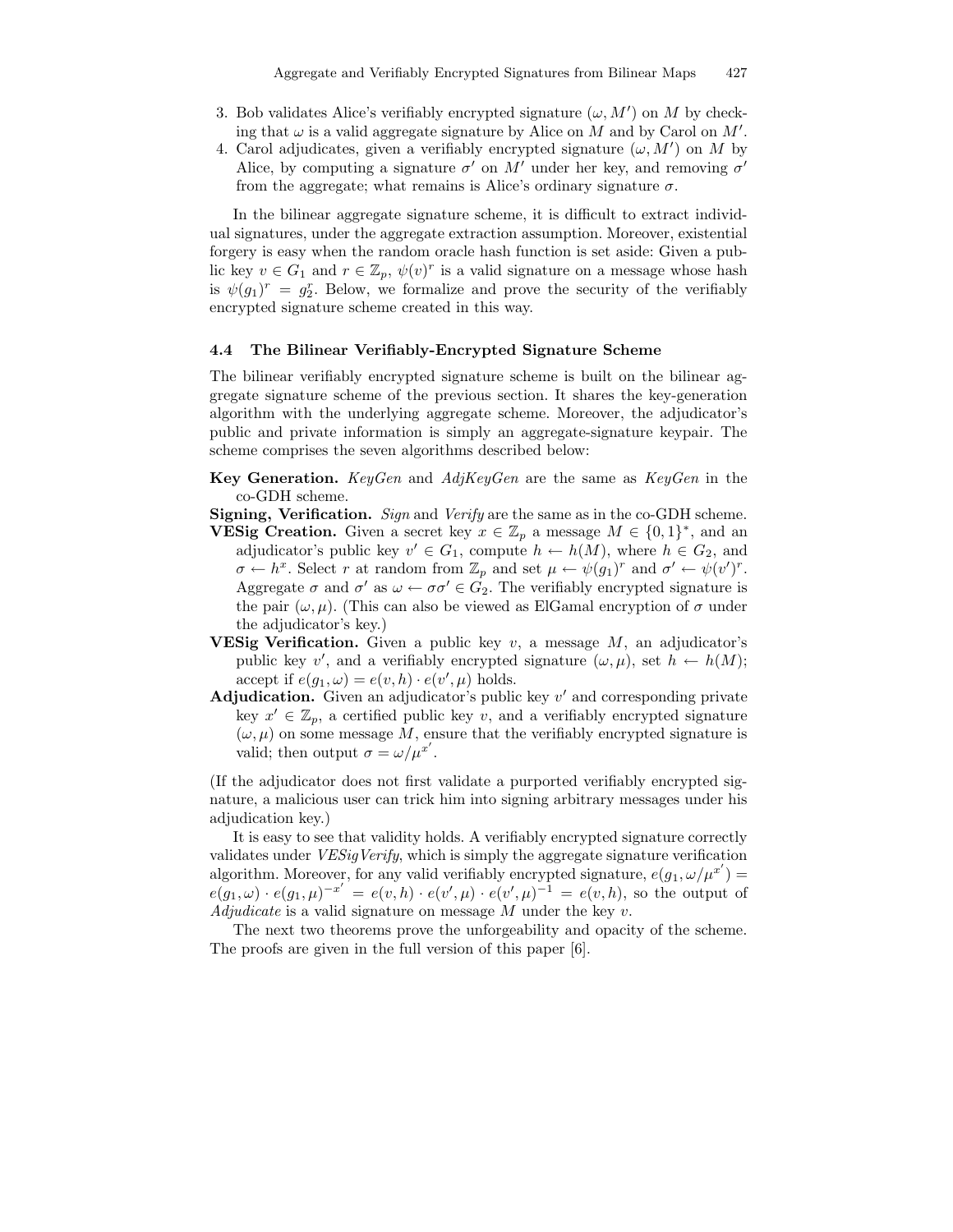**Theorem 2.** Let  $G_1$  and  $G_2$  be cyclic groups of prime order p, with respective generators  $g_1$  and  $g_2$ , with a computable bilinear map  $e : G_1 \times G_2 \to G_T$ . Suppose that the co-GDH signature scheme is  $(t', q'_H, q'_S, \epsilon')$ -secure against existential forgery on  $G_1$  and  $G_2$ . Then the bilinear verifiably encrypted signature scheme is  $(t, q_H, q_S, q_A, \epsilon)$ -secure against existential forgery on  $G_1$  and  $G_2$ , where  $t \leq t' - 4c_{\mathcal{F}}(\lg p)(q'_{S} + q_{A} + 1), q_{H} \leq q'_{H}, q_{S} \leq q'_{S}, q_{A}$  is at most  $q'_{S},$  and  $c_{\mathcal{F}}$  is a small constant (at most 2).

**Theorem 3.** Let  $G_1$  and  $G_2$  be cyclic groups of prime order p, with respective generators  $g_1$  and  $g_2$ , with a computable bilinear map  $e: G_1 \times G_2 \to G_T$ . Suppose that the bilinear aggregate signature scheme on  $G_1$  and  $G_2$  is  $(t', 2, \epsilon')$ secure against aggregate extraction. Then the bilinear verifiably encrypted signature scheme is  $(t, q_H, q_S, q_A, \epsilon)$ -secure against extraction on  $G_1$  and  $G_2$ , where  $t \leq t' - 2c_{\mathcal{A}}(\lg p)(q_H + 3q_S + q_A + 2), \ \epsilon \geq 2e \cdot q_A \epsilon'$ , and  $c_{\mathcal{A}}$  is a small constant (at most 2). Here e is the base of natural logarithms.

#### 4.5 Observations on Verifiably Encrypted Signatures

We note some extensions of the verifiably encrypted signature scheme discussed above. Some of these rely for security on the k-element aggregate extraction assumption with  $k > 2$ .

- Anyone can convert an ordinary unencrypted signature to a verifiably encrypted signature. The same applies to unencrypted aggregate signatures.
- An adjudicator's private key can be shared amongst n parties using  $k$ -of-n threshold cryptography  $[12, 11]$ , so that k parties are needed to adjudicate a verifiably encrypted signature.
- A message-signature pair in the co-GDH signature scheme is of the same form as an identity–private-key pair in the Boneh-Franklin Identity-Based Encryption Scheme [5]. Thus the verifiably encrypted signature scheme can potentially be modified to yield a verifiably encrypted encryption scheme for IBE private keys. Verifiably encrypted private keys have many applications [26].

# 5 Ring Signatures

Rivest, Shamir and Tauman define ring signature schemes and construct some using RSA and Rabin cryptosystems [27]. Naor defines the closely-related notion of deniable ring authentication and proposes such a scheme that relies only on the existence of a strong encryption function [22]. We shall see that co-GDH signatures give natural ring signatures.

#### 5.1 Ring Signatures

Consider a set U of users. Each user  $u \in U$  has a signing keypair  $(PK_u, SK_u)$ . A ring signature on  $U$  is a signature that is constructed using all the public keys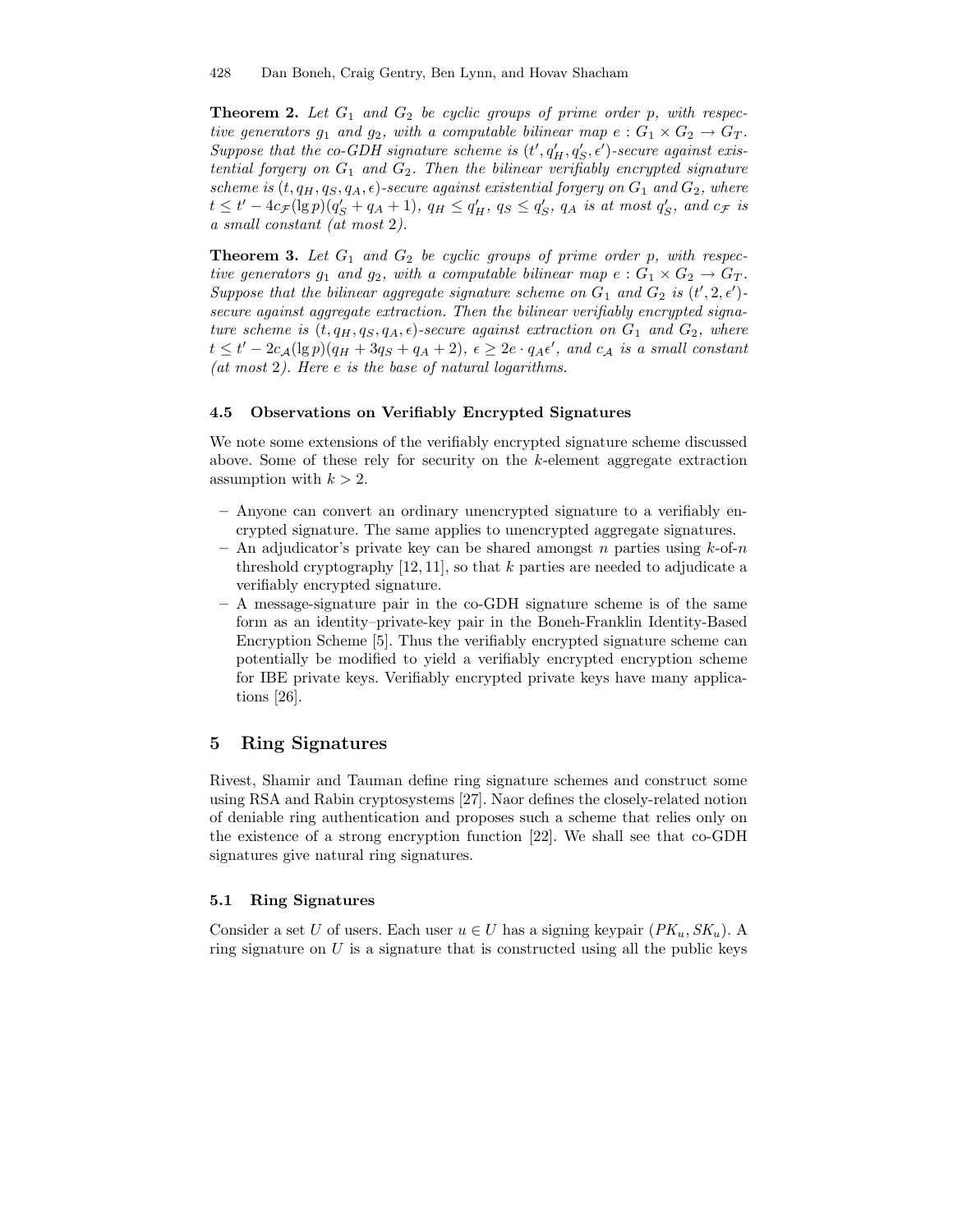of the users in  $U$ , and a single private key of any user in  $U$ . A ring signature has the property that a verifier is convinced that the signature was produced using one of the private keys of  $U$ , but is not able to determine which one. This property is called signer-ambiguity [27]. Applications for ring signatures include authenticated (yet repudiable) communication and leaking secrets [27].

Zhang and Kim [28] devised a bilinear ring signature in an identity-based setting. Our scheme differs from theirs, as our goal is to extend co-GDH signatures to obtain efficient ring signatures; the system parameters and key generation algorithm in our system are identical to those of the co-GDH scheme.

#### 5.2 Bilinear Ring Signatures

The ring signature scheme comprises three algorithms: KeyGen, RingSign, and *RingVerify.* Recall  $g_1, g_2$  are generators of groups  $G_1, G_2$  respectively, and e:  $G_1 \times G_2 \to G_T$  is a bilinear map, and a computable isomorphism  $\psi : G_1 \to G_2$ exists, with  $\psi(g_1) = g_2$ . Again we use a full-domain hash function  $h: \{0,1\}^* \to$  $G_2$ . The security analysis views h as a random oracle.

Key Generation. For a particular user, pick random  $x \stackrel{\text{R}}{\leftarrow} \mathbb{Z}_p$ , and compute  $v \leftarrow g_1^x$ . The user's public key is  $v \in G_1$ . The user's secret key is  $x \in \mathbb{Z}_p$ .

**Ring Signing.** Given public keys  $v_1, \ldots, v_n \in G_1$ , a message  $M \in \{0, 1\}^*$ , and a private key x corresponding to one of the public keys  $v_s$  for some s, choose

random  $a_i \stackrel{\text{R}}{\leftarrow} \mathbb{Z}_p$  for all  $i \neq s$ . Compute  $h \leftarrow h(M) \in G_2$  and set

$$
\sigma_s \leftarrow \left(h/\psi \left(\prod_{i \neq s} v_i^{a_i}\right)\right)^{1/x}
$$

.

For all  $i \neq s$  let  $\sigma_i \leftarrow g_2^{a_i}$ . Output the ring signature  $\sigma = \langle \sigma_1, \ldots, \sigma_n \rangle \in G_2^n$ . **Ring Verification.** Given public keys  $v_1, \ldots, v_n \in G_1$ , a message  $M \in \{0,1\}^*$ ,  $\prod_{i=1}^n e(v_i, \sigma_i)$ . and a ring signature  $\sigma$ , compute  $h \leftarrow h(M)$  and verify that  $e(g, h)$ 

Using the bilinearity and nondegeneracy of the pairing  $e$ , it is easy to show that a signature produced by the RingSign algorithm will verify under the RingVerify algorithm.

#### 5.3 Security

There are two aspects a security analysis for ring signatures must consider. Firstly, signer ambiguity must be ensured. We first show that the identity of the signer is unconditionally protected.

**Theorem 4.** For any algorithm A, any set of users U, and a random  $u \in U$ , the probability  $Pr[\mathcal{A}(\sigma) = u]$  is at most  $1/|U|$ , where  $\sigma$  is any ring signature on U generated with private key  $SK_u$ .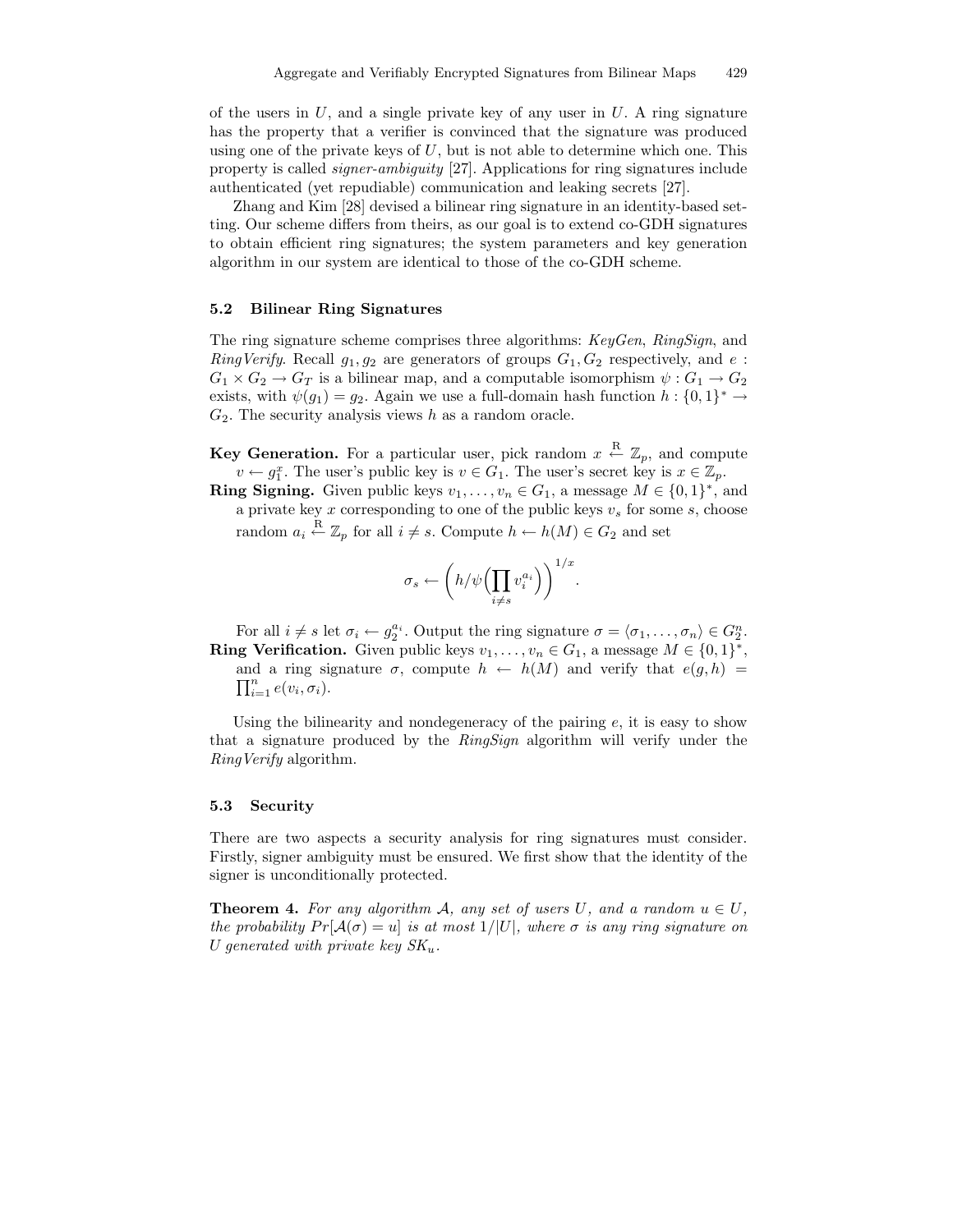*Proof.* The theorem follows from a simple probability argument: for any  $h \in G_2$ , and any  $1 \leq s \leq n$ , the distribution  $\{g_2^{a_1}, \ldots, g_2^{a_n} : a_i \stackrel{\text{R}}{\leftarrow} \mathbb{Z}_p \text{ for } i \neq s, a_s\}$ chosen such that  $\prod_{i=1}^{n} g_2^{a_i} = h$  is identical to the distribution  $\{g_2^{a_1}, \ldots, g_2^{a_n} : \prod_{i=1}^{n} g_2^{a_i} = h\}$ , since the value of any one of the  $a_i$ 's is uniquely determined by the values of the other  $a_i$ 's.  $\mathcal{L}$  s.

Secondly, we need to examine the scheme's resistance to forgery. We adopt the security model of Rivest, Shamir and Tauman [27]. Consider the following game played between an adversary and a challenger. The adversary is given the public keys  $v_1, \ldots, v_n$  of a set of users U, and is given oracle access to h and a ringsigning oracle. The adversary may work adaptively. The goal of the adversary is to output a valid ring signature on  $U$  of a message  $M$  subject to the condition that M has never been presented to the ring-signing oracle. An adversary  $A$ 's advantage  $\Delta$ dv Ring $\text{Sig}_{\mathcal{A}}$  in existentially forging a bilinear ring signature is the probability, taken over the coin tosses of the key-generation algorithm and of the forger, that A succeeds in creating a valid ring signature in the above game. The proof of the following security theorem is given in the full version of this paper [6].

**Theorem 5.** Suppose  $\mathcal{F}$  is a  $(t', \epsilon')$ -algorithm that can produce a forgery of a ring signature on a set of users of size n. Then there exists an  $(t, \epsilon)$ -algorithm that can solve the co-CDH problem where  $t \leq 2t' + c(\lg p)nq_H$  for some constant c and  $\epsilon \geq (\epsilon'/e(1+q_S))^2$ , where  ${\cal F}$  issues at most  $q_S$  ring-signature queries and at most  $q_H$  hash queries.

#### 5.4 Observations on Ring Signatures

Any ring signature scheme restricts to an ordinary signature scheme when  $n =$ 1. Our scheme restricts to a short signature scheme similar to the co-GDH scheme [7]. In this modified co-GDH scheme,  $\sigma$  equals  $h^{1/x}$  rather than  $h^x$ , and one verifies that  $e(g_1, h) = e(v, \sigma)$  rather than that  $e(g_1, \sigma) = e(v, h)$ .

However, bilinear ring signatures have interesting properties that do not appear to be shared by ring signatures in general. For any set of users  $U$  with  $u \in U$ , anyone can convert a modified co-GDH signature by u into a ring signature by U. Specifically, to convert a modified co-GDH signature  $\sigma_1$  on M for public key  $v_1$  into a ring signature  $\sigma = \langle \sigma'_1, \ldots, \sigma'_n \rangle$  on M for public keys  $v_1, \ldots, v_n$ , we choose  $r_i \stackrel{\text{R}}{\leftarrow} \mathbb{Z}_p$  for  $2 \leq i \leq n$ , and set  $\sigma'_1 \leftarrow \sigma_1 \prod_{i=2}^n \psi(v_i^{r_i})$  and  $\sigma'_i \leftarrow \psi(v_1^{-r_i})$  for  $2 \leq i \leq n$ . More generally, anyone can further anonymize a ring signature by adding users to U.

## 6 Conclusions

We introduced the concept of aggregate signatures and constructed an efficient aggregate signature scheme based on bilinear maps. Key generation, aggregation, and verification require no interaction. We proved security of the system in a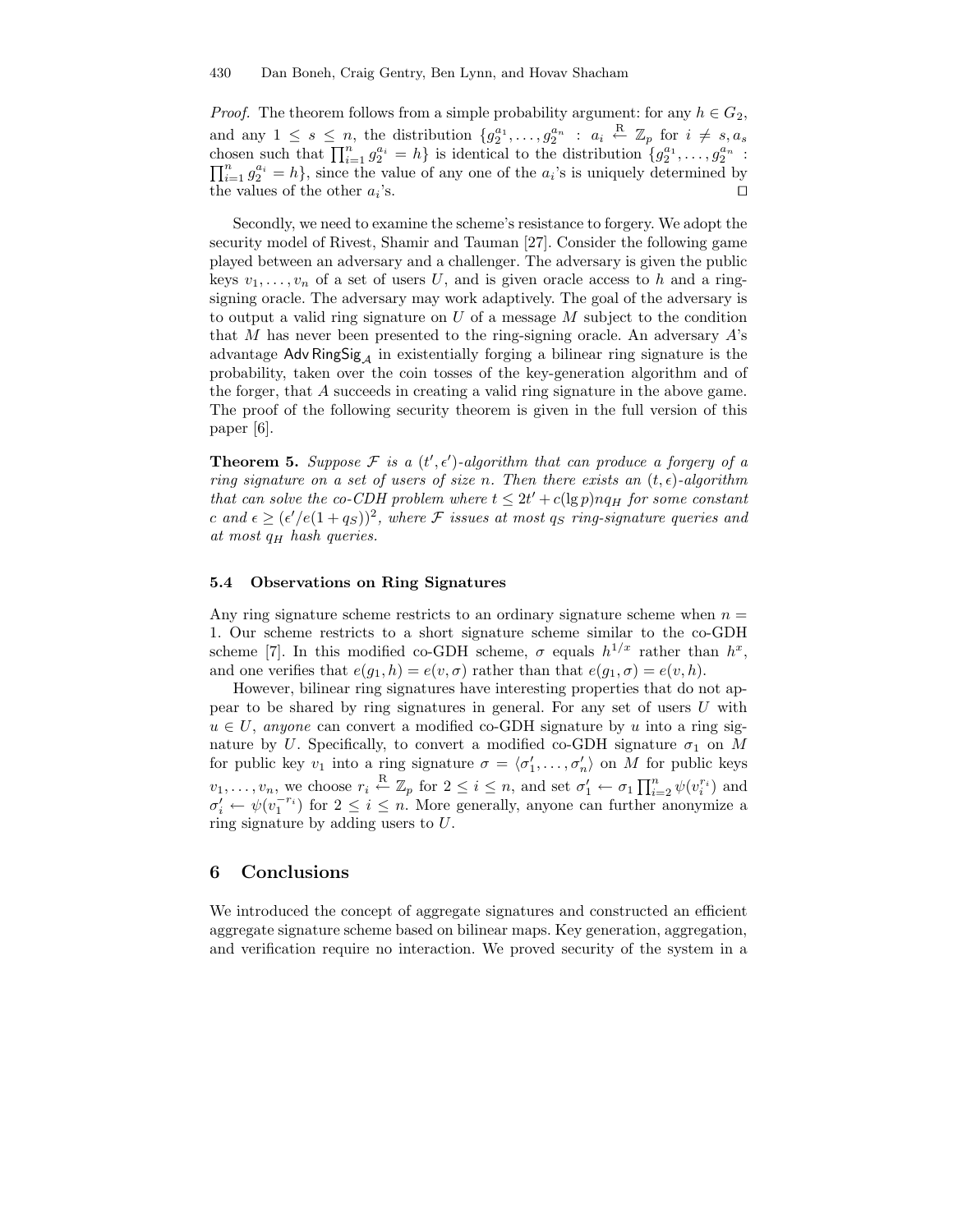model that gives the adversary his choice of public keys and messages to forge. For security, we introduced the additional constraint that an aggregate signature is valid only if it is an aggregation of signatures on distinct messages. This constraint is satisfied naturally for the applications we have in mind.

We gave several applications for aggregate signatures. For example, they can be used to reduce the size of certificate chains and reduce communication bandwidth in protocols such as SBGP. We also showed that our specific aggregate signature scheme gives verifiably encrypted signatures and verifiably encrypted private keys.

Previous signature constructions using bilinear maps [7, 18, 8, 4] only required a gap Diffie-Hellman group (i.e., DDH easy, but CDH hard). The signature constructions in this paper require the extra structure provided by the bilinear map. These constructions are an example where a bilinear map provides more power than a generic gap Diffie-Hellman group.

# Acknowledgments

The authors thank Leonid Reyzin, Liqun Chen, and Cynthia Dwork for helpful discussions about this work. The first author is supported by DARPA, the Packard foundation, and an NSF CAREER award. The third and fourth authors are supported by DARPA and NSF.

## References

- 1. N. Asokan, V. Shoup, and M. Waidner. Optimistic fair exchange of digital signatures. IEEE J. Selected Areas in Comm., 18(4):593–610, April 2000.
- 2. F. Bao, R. Deng, and W. Mao. Efficient and practical fair exchange protocols with offline TTP. In Proceedings of IEEE Symposium on Security and Privacy, pages 77–85, 1998.
- 3. M. Bellare and P. Rogaway. The exact security of digital signatures: How to sign with RSA and Rabin. In Proceedings of Eurocrypt '96, volume 1070 of LNCS, pages 399–416. Springer-Verlag, 1996.
- 4. A. Boldyreva. Efficient threshold signature, multisignature and blind signature schemes based on the gap-Diffie-Hellman-group signature scheme. In *Proceedings* of PKC 2003, volume  $2567$  of LNCS, pages 31–46. Springer-Verlag, 2003.
- 5. D. Boneh and M. Franklin. Identity-based encryption from the Weil pairing. In Proceedings of Crypto 2001, volume 2139 of LNCS, pages 213–29. Springer-Verlag, 2001.
- 6. D. Boneh, C. Gentry, B. Lynn, and H. Shacham. Aggregate and verifiably encrypted signatures from bilinear maps. Cryptology ePrint Archive, Report 2002/175, 2002. http://eprint.iacr.org/.
- 7. D. Boneh, B. Lynn, and H. Shacham. Short signatures from the Weil pairing. In Proceedings of Asiacrypt 2001, volume 2248 of LNCS, pages 514–32. Springer-Verlag, 2001. Full paper: http://crypto.stanford.edu/~dabo/pubs.html.
- 8. Y. Dodis. Efficient construction of (distributed) verifiable random functions. In Proceedings of PKC 2003, volume 2567 of LNCS, pages 1–17. Springer-Verlag, 2003.